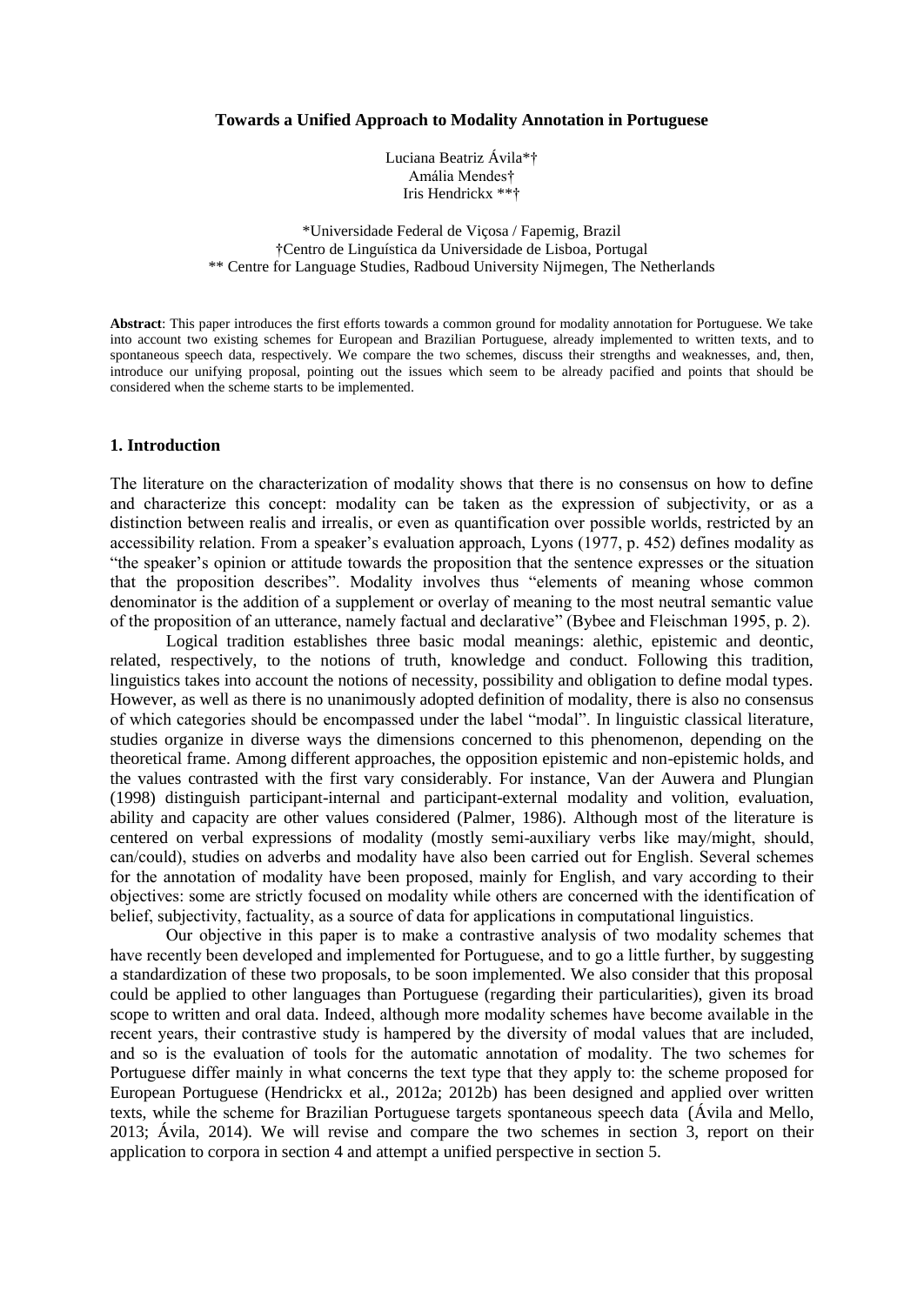### **2. Related work**

The growing interest on separating facts from speculations results from the importance of this task to NLP applications, as information extraction (Kartunnen and Zaennen, 2005); uncertainty modelling of clinical texts (Mowery et al., 2012); question answering (Saurí et al., 2006); classification of hedges (Medlock and Briscoe, 2007; Morante and Daelemans, 2009); and sentiment analysis (Wiebe et al., 2005).

Annotating modality, in order to allow its automatic recognition, includes identifying modal indexes, classifying them in a given typology (e.g. in epistemic and non-epistemic meanings), defining its source and its semantic scope. Many projects that have been developed for the annotation of modal expressions focus mostly on English and on modal auxiliaries. Some highlight the relationship between modality and negation (Morante and Sporleder, 2012; Baker et al., 2012), the annotation of modal verbs meanings (Ruppenhofer and Rehbein, 2012), or the construction of automatic taggers (Baker et al., 2010). There are also annotation efforts undertaken for other languages, such as the work on Chinese (Cui and Chi, 2013), European Portuguese (Hendrickx et al., 2012; Mendes et al., 2013), and Brazilian Portuguese spoken data (Ávila and Mello, 2013; Ávila, 2014).

Opposed to classical linguistic typologies of modality, these schemes describe in detail which elements in the text are actually involved in the expression of modality and their roles. These are the subject of the modality (source) and the elements in its scope (target/scope/focus). Other schemes (Baker et al., 2010; Matsuyoshi et al., 2010; Sauri et al., 2006) also determine the relation between sentences in text, identifying temporal and conditional relations between events or the evaluation of the degree of relevance of some information within a text, rather than classifying modal values. For more contrastive information on the existing annotation schemes, see an overview in Nissim et al. (2013).

### **3. Annotation schemes for Portuguese**

While the modal scheme for EP has been designed and applied to written texts, the modal scheme for BP is designed for spontaneous speech, and it is more theoretically-oriented. Modality is taken in enunciative terms (Bally, 1932), that is, it stands for the point of view of a subject who evaluates the locutory material in a given utterance in a communicative act. The scheme follows the Language Into Act Theory (Cresti, 2000), which takes the utterance as its reference unit, and considers the scope of the modality to be the information unit (Tucci, 2007).

Both schemes converge in what concerns the elements that are not marked in the modal scheme, namely mood and tense. Nor do these schemes address factuality or a larger category of subjectivity and emotion. Due to their work on speech, Ávila and Mello (2013) and Ávila (2014) also distinguish modality, which is marked lexically and grammatically, from the pragmatic categories of illocution and attitude, which are carried by prosodic cues. As the three categories are often confused in their definition in the linguistic studies tradition, Mello and Raso (2011), through experimental investigation and observation of empirical data, suggest that modality is restricted to the semantic domain, although interrelated and projected into the pragmatic one. The same illocution can be modalized in different ways and performed with different attitudes, without affecting the illocutionary level.

EP (Hendrickx et al., 2012) combines a practical annotation with a theoretically-oriented perspective mainly based on the work of Van der Auwera and Plungian (1998). The scheme includes the values Epistemic, Deontic and Participant-internal, but differs in two fundamental aspects from the proposals of these two authors: Participant-external modality is not considered as an independent type, but rather as a subtype of deontic modality; and several other values are considered, namely Evaluation, Volition, and, following Baker et al. (2010), Effort and Success. The sub-values for Epistemic express the conceptualizer's perspective regarding the truth of the state of affair that is reported: Possibility, Knowledge, Belief, Doubt, Interrogative; the sub-values for Deontic modality express Obligation and Permission. The participant-internal modality has the sub-values Necessity and Capacity (internal necessity or internal capacity of the speaker, subject or other participant in the situation). Commissives and Evidentials are not annotated as a separate value but instead tagged, respectively, as a type of Deontic\_obligation and Epistemic\_belief (supported by evidence).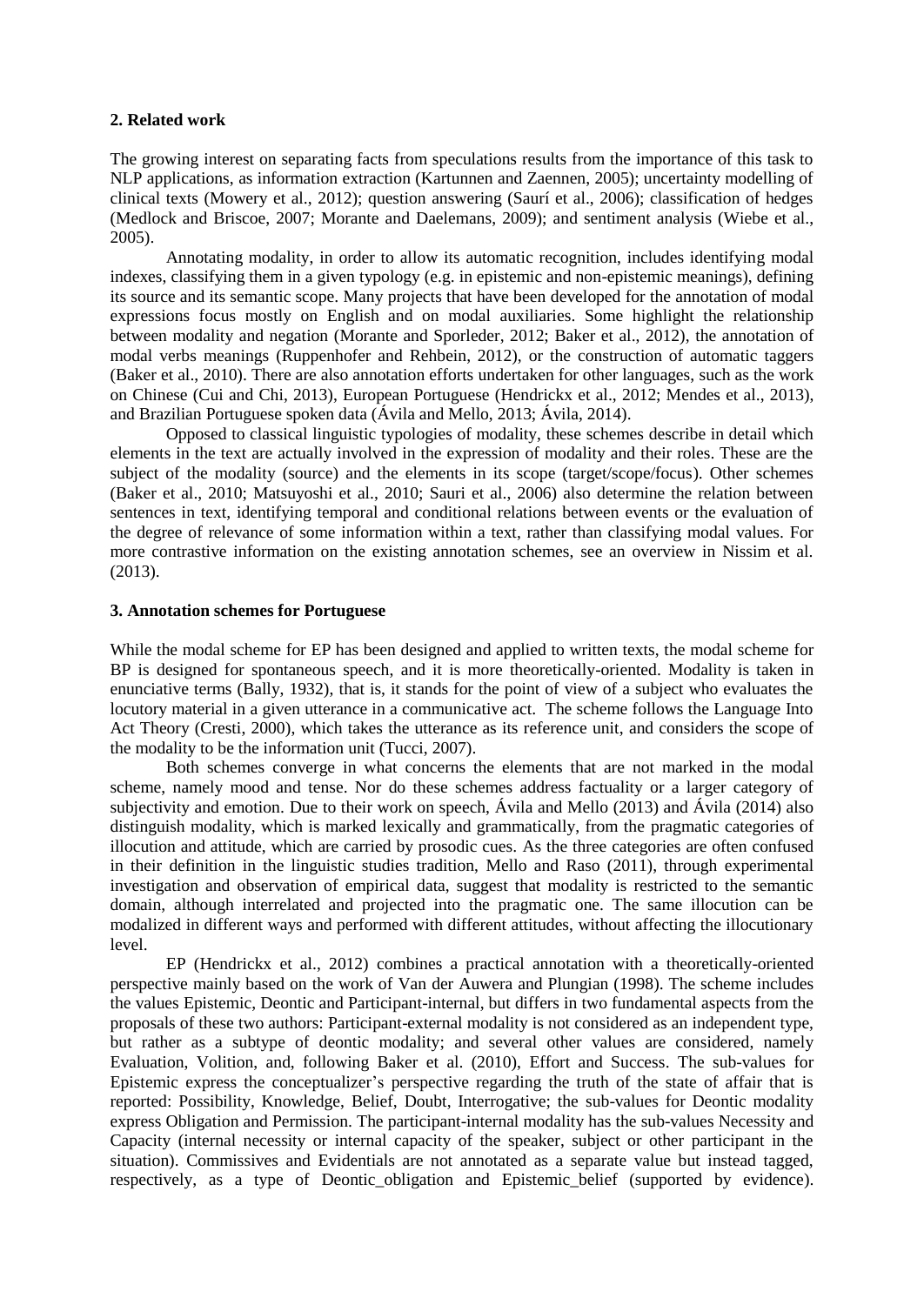Declaratives are not included, and this is justified by the fact that they represent the unmarked level of modality (Oliveira, 1988), just as in the BP scheme.

The BP scheme (based on the latest revision of the guidelines in Ávila, 2014) considers a three-category scheme of Epistemic, Deontic and Dynamic modality, inspired by Palmer (1986). Epistemic modality carries seven sub-values: knowledge, belief, possibility, probability, necessity (here the conceptualizer presents what is said as a necessity, based on previous knowledge (*só pode ser doido* 'he can only be crazy, he has to be crazy)) and verification (the conceptualizer regards a state of affair as uncertain (*olha aí se nũ tem ninguém* 'check over there if there is no one'). Deontic modality encompasses four sub-values: obligation, permission, prohibition and necessity (the conceptualizer expresses his or someone elses needs). Finally, dynamic modality comprises the subvalues ability and volition/intention.

Table 1 presents a comparison of the modal values that are considered in the EP and the BP modal schemes: equivalent modal values (or sub-values) are presented in the same row, regardless of their designation. Both schemes are organized in terms of main and secondary modal values. The table also provides frequency of modal values in each corpus (see discussion in section 4). Most of the modal values are included in both schemes: it is the case of Epistemic\_possibility, Epistemic Knowledge, Epistemic belief, Deontic obligation, Deontic Permission, Capacity/Ability, Volition. There are some cases of mismatch: the contexts tagged with the sub-value Epistemic necessity in BP seem to be close to the value Deontic obligation in EP; the Deontic prohibition value in BP is most probably annotated as a Deontic permission with negative polarity in EP; and Participant internal necessity in EP is covered by Deontic necessity in BP (see arrows in Table 1). Two sub-values seem to have no equivalent: Epistemic\_probability only occurs in BP and Epistemic interrogative only occurs in EP. Besides those sub-values, three main values in the EP scheme are absent in BP: Evaluation, Effort and Success (there is however a partial equivalence for Success: when success is related to an internal capacity (e.g. verb *conseguir* 'achieve') it is tagged as Dynamic\_ability in BP).

The EP and BP schemes share the same components and their approach is described as very similar to the OntoSem (McShane et al., 2005) annotation scheme for modality (Nirenburg and McShane, 2008). These are the main components: the **Trigger** is the lexical item that carries modality; the **Source of the modality** is the conceptualizer, i.e., the individual whose perspective and view point is being reported (this might be the speaker, the addressee, or another entity in the discourse); **Source of the event mention** is the producer of the text or the speaker; the **Target** is the expression in the scope of the trigger. The BP scheme also considers a Target-dependent component to encompass the cases in which the target, in a given utterance, is not explicit, but it can be recoverable in the referential chain of the text. The two different types of sources are marked up to capture cases where the conceptualizer of the modality is not the producer of the text or speech.

While the components of both schemes are practically the same, their conceptualization and application differ according to options in the delimitation of Trigger and Target and, mainly, to the text type which is annotated. For instance, the EP scheme follows a "min-max strategy" (Farkas et al., 2010) in which the Trigger is tagged as a single element whenever possible and the Target is tagged maximally (covering possible discontinuous sequences), while the BP scheme frequently selects multiword triggers. But the most significant difference falls on the Target component. The identification of the limits of the target is always a challenge, especially in what concerns consistency between annotators. In written texts the scope of the target is of a syntactic nature and the EP scheme specifies that syntactic boundaries should be respected. In spoken data, the target is in the scope of an information unit (IU) which may assume different functions: Comment (expresses the illocutionary force of the utterance), Topic (specifies the *locus* of application of the illocutionary force of the Comment), Parenthetical (expresses metalinguistic integration of the utterance) or Locutive Introducer (signals pragmatic suspension of the *hic et nunc* and introduces a meta-illocution). The BP scheme takes into account, for the annotation of the trigger and the target, the information unit in which they occur: Comment (COM), Topic (TOP), Parenthetical (PAR) or Locutive Introducer (INT). Example (1), taken from Ávila and Mello (2013), illustrates the differences in terms of target delimitation (for an explanation of the transcription symbols, refer to the authors' paper). The utterance in (1) comprises three different tone units, and the target of the trigger *tem que* 'has to/must', in the second unit, is *restringir também*. It leaves out the direct object of the verb *isso* because it is outside this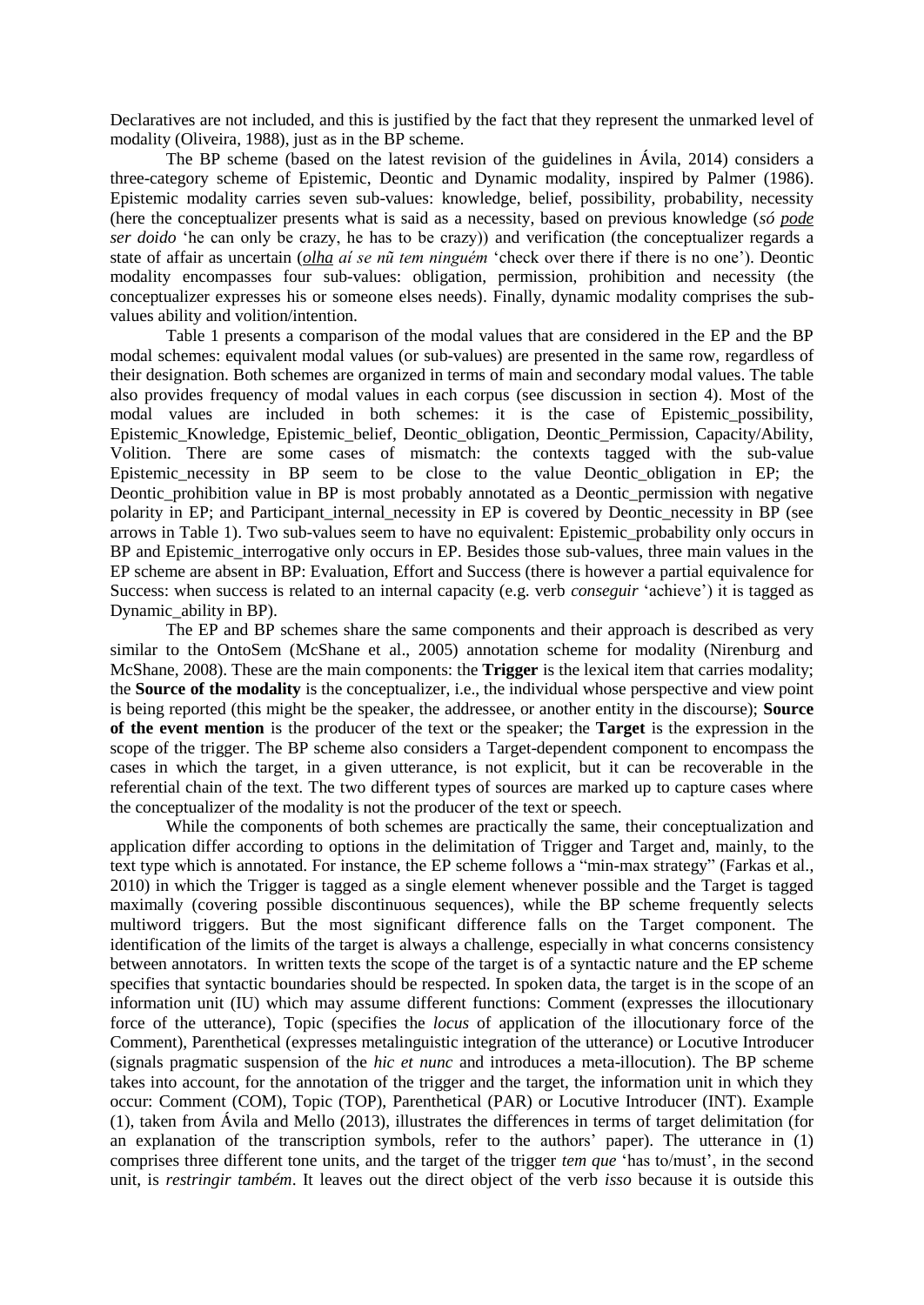information unit (defined prosodically). The same sequence in the EP scheme would take as target *restringir também isso*.

(1)  $\acute{\text{e}}$  / [a <gente] [tem que]> <[restringir também] / isso> // Yeah / we have to restrict too / this //

The EP scheme includes a polarity feature on the trigger and on the target that describes the polarity of both components and allows to deal with dual negation (Quaresma et al., 2014), and also a feature Ambiguity on the trigger component to describe cases where two or more modal values are valid in the context. The authors are conscious of the importance of dealing with negation and of the possibility to create an independent markup scheme for polarity, that interacts with the modality scheme (e.g. Morante, 2010) or to deal with both in a unified scheme (e.g. Baker et al., 2012). The approach taken leans towards the second option, although very tentatively. A specific study in the interaction between modal triggers and focus (the exclusive particle *só* 'only') was also addressed by the EP scheme (Mendes et al., 2013).

#### **4. Application to corpora**

The EP scheme has been applied to a corpus of 158.553 tokens, composed of 2000 sentences of written texts extracted from the written subpart of the Reference Corpus of Contemporary Portuguese (Généreux et al., 2012), a highly diverse corpus of 312 million words covering a large variety of textual genres and Portuguese varieties. A list of 40 Portuguese lemma verbs covering each modal value was the starting point for the extraction of the corpus sample and equal sets of single sentences for each modal type were randomly selected. Subsequently, the annotation covered all modal triggers found in the sentences. The BP scheme was applied to a sample from the C-ORAL-BRASIL I, an informal corpus of 139 texts, already published (Raso and Mello, 2012). The sample for modality annotation covers a sub-corpus of 20 texts with an average of 1,500 words each, thereby totally 31,318 words; 5,484 utterances and 9,825 tone units, divided into monologues, dialogues and conversations, distributed in familiar/private and public interactional contexts. The modal cues in both schemes are not restricted to modal auxiliaries, but rather take into consideration a large set of cues, such as propositional verbs, adverbs, adjectives, periphrastic forms and conditionals, and also nouns and interrogative clauses, in EP.

In both projects, the annotation was performed with the MMAX2 annotation software tool (Müller and Strube, 2006), which is free, platform-independent, written in java and produces stand-off annotation<sup>1</sup>. In the BP annotation, the identification of modal markers was manually undertaken by three annotators working independently and qualitatively validated through group discussions, and the files were later annotated in the MMAX2 tool with the full scheme by one single annotator. In EP, the annotation was done by one annotator and all difficult cases were discussed with a second annotator. A small inter-annotator agreement (IAA) using Kappa-statistic (Cohen, 1960) was conducted over the EP corpus, with 50 sentences and two annotators, resulted in a kappa value of 0.65 for the trigger and 0.85 for modal value (Hendrickx et al., 2012). A follow-up study on the identification of modal triggers in the context of an exclusive adverb was also the subject of an IAA that reported a higher score for trigger identification (0.85), a similar score for modal value (0.83) and included the target component, which attained a score of 0.64. These results are considered in line with those reported for English (Matsuyoshi et al., 2010).

In the set of 1946 sentences (158.553 tokens) of the EP corpus, 2377 triggers were tagged, while in the 20 texts sample of the BP corpus (31,318 words), 781 triggers were tagged with modality. The triggers of the EP corpus cover 2511 modal values due to 135 ambiguous cases, marked with more than one modal value.

The frequency of each modal value in both corpora is provided in Table 1. The comparison of the data is not straightforward. Several factors hinder frequency comparisons: first of all, the EP corpus was selected from a list of 40 modal verbs and even if the list tried to balance the verbs per modal value, the corpus is to a certain extent biased, as assumed by the authors; the set of modal

 $\overline{a}$ 

<sup>&</sup>lt;sup>1</sup> <http://mmax2.sourceforge.net/>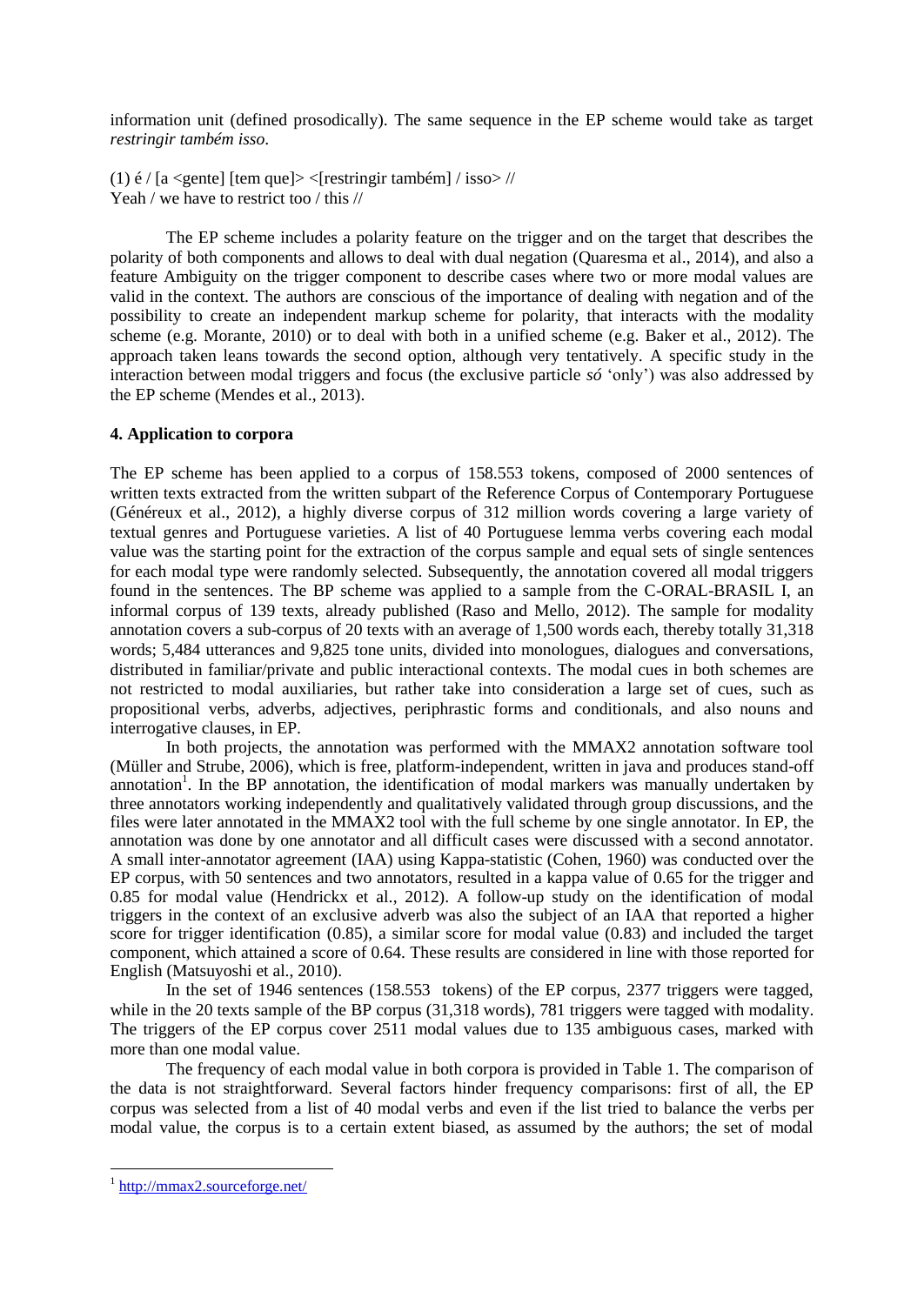values is not equivalent; the EP corpus is composed of written sentences, while the BP corpus includes speech transcriptions.

If nevertheless one attempts some initial comparison of these results, the most striking aspect is the significantly higher percentage of occurrence of the Epistemic main value in the BP corpus (not explained by the number of sub-values, but Mello et al., 2013, in a quantitative analysis, have demonstrated the tendency to the use of epistemic meaning in BP and pointed out that this value has a much higher association rate to different modal markers than the other two types, deontic and dynamic). If one excludes the three values that are not covered in the BP corpus, there would then be a total of 2123 occurrences of modal values in the EP corpus and the percentage of Epistemic value would then be 34,8%, still far from the percentage in the BP corpus. The analysis of this data would require a comparison of the list of lexical triggers considered in both corpora.

| <b>EP</b> modal scheme      | Freq. | $\frac{0}{0}$  | <b>BP</b> modal scheme | Freq. | $\frac{0}{0}$ |
|-----------------------------|-------|----------------|------------------------|-------|---------------|
| Epistemic                   | 739   | 29,4           | Epistemic              | 506   | 64,7          |
| Possibility                 | 279   | 11,1           | Possibility            | 120   | 15,3          |
|                             |       |                | Probability            | 24    | 3             |
| ->Deontic                   |       |                | Necessity              | 15    | 1,9           |
| Knowledge                   | 183   | 7,2            | Knowledge              | 100   | 12,8          |
| <b>Belief</b>               | 161   | 6,4            | <b>Belief</b>          | 228   | 29,1          |
| Doubt                       | 29    | 1,1            | Verification           | 14    | 1,7           |
| Interrogative               | 87    | 3,4            |                        |       |               |
| <b>Deontic</b>              | 740   | 29,4           | <b>Deontic</b>         | 189   | 24,1          |
| Obligation                  | 581   | 23,1           | Obligation             | 96    | 12,2          |
| Permission                  | 159   | 6,3            | Permission             | 70    | 8,9           |
| [-> Deontic perm., neg.     |       |                | Prohibition            | 6     | 0,7           |
| polarity]                   |       |                |                        |       |               |
| [->Internal necessity]      |       |                | Necessity              | 17    | 2,1           |
| <b>Participant-internal</b> | 248   | 9,8            | <b>Dynamic</b>         | 86    | 11            |
| Necessity                   | 126   | $\overline{5}$ | [-> Deontic necessity] |       |               |
| Capacity                    | 122   | 4,8            | Ability                | 17    | 2,1           |
| <b>Volition</b>             | 396   | 15,7           | Volition/Intention     | 69    | 8,8           |
| <b>Evaluation</b>           | 159   | 6,3            |                        |       |               |
| <b>Effort</b>               | 110   | 4,3            | -> Dynamic ability]    |       |               |
| <b>Success</b>              | 119   | 4,7            | [-> Dynamic ability]   |       |               |
| <b>Total</b>                | 2511  | 100            |                        | 781   | 100           |

Table 1: Modal values in the EP and the BP modal schemes and their frequency

# **5. A unifying proposal**

The proliferation of annotation schemes for modality is certainly inevitable and the results of specific objectives of the different teams working on the topic. However, some attempt of standardization would certainly be of interest to the field, making contrastive studies an attainable goal. In the case of the EP and BP schemes, the objectives are quite similar and the properties of both varieties do not differ in what concerns the components of the schemes, although the list of lexical triggers might be variety-specific to a certain extent. However, any such approach should not ignore the specificities of each approach, related mostly to text type.

As mentioned in section 4, the set of components is practically identical in each scheme. The differences arise essentially in the list of modal values, the Target\_dependent component and the trigger and target attributes. Let us start with the mismatches in modal values. We present in Table 2 our proposal for a unifying set of categories. Although the percentage of occurrence of the Epistemic\_probability value is relatively low in the BP corpus, this value is nevertheless important in the modality typology and quite easily distinguishable from Epistemic\_possibility. These two sub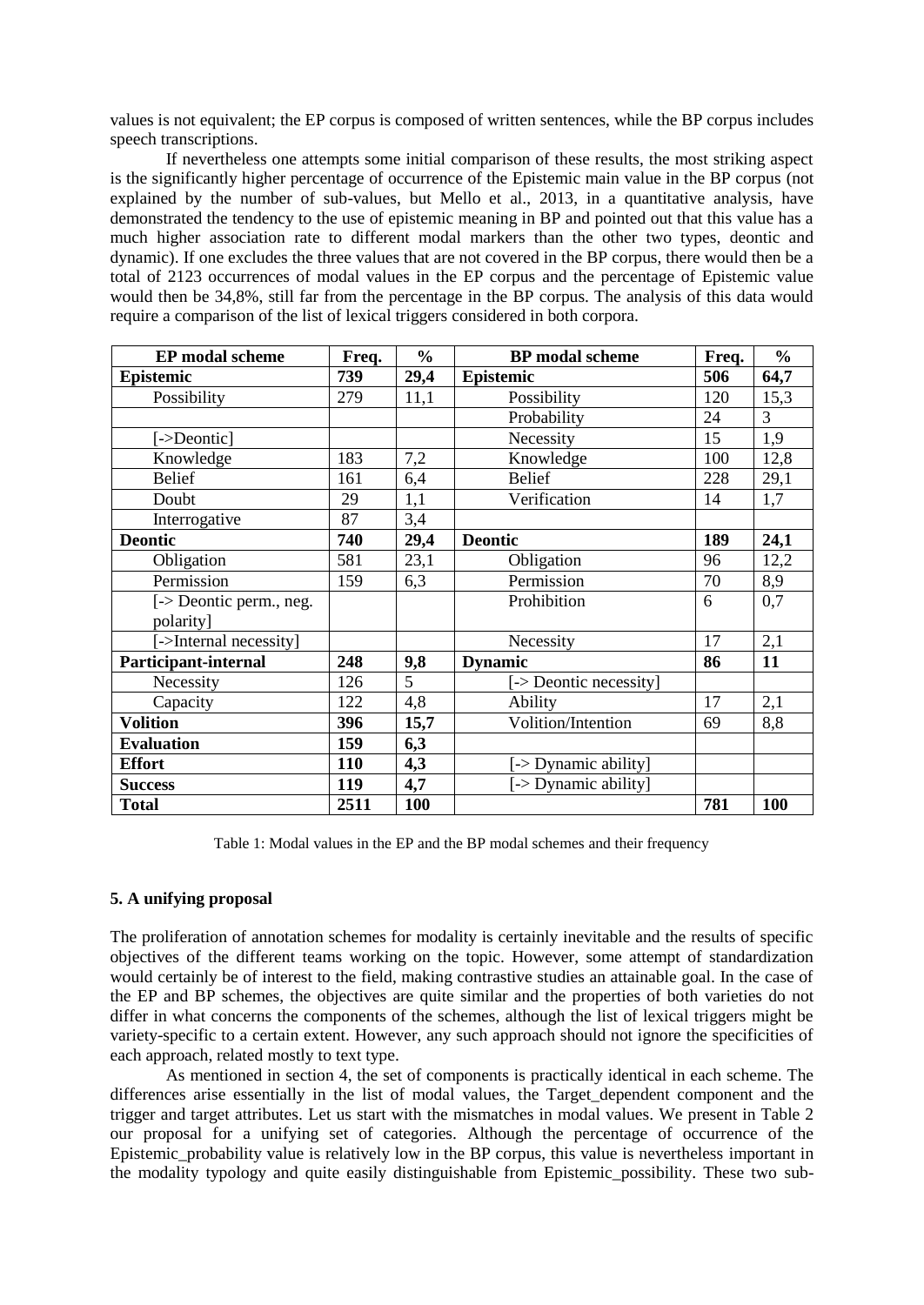values of Epistemic modality are covered by the lexical items *poder* 'might'/ *dever* 'should', *possível*  'possible' / *provável* 'probable', *possibilidade* 'possibility' / *probabilidade* 'probability'. Consequently, we keep this value in the final set. The uncertainty meaning conveyed by the Epistemic verification value (BP) is in fact covered by the more general Epistemic possibility value. The same is valid for Epistemic doubt (EP), which translates into an Epistemic possibility value with negative polarity (I doubt that this will happen  $\approx$  maybe it is not possible that this will happen). Direct interrogative sentences are syntactically marked as such and their annotation as modal instances in the EP scheme involved marking the entire sentence as trigger and target, what seems unnecessary. Indirect interrogative sentences express a possibility value that can be captured as such in the scheme. Necessity is a concept that required further revision in both schemes: the EP scheme doesn't capture contexts where necessity is the result of circumstances (Circumstantial modality or Participant external modality). In spite of the difficulty in establishing whether a necessity is external or instead is an obligation established by the entities involved in the state of affairs, it is by no doubt important to be able to distinguish the clear-cut cases. With this in mind, we keep the value Deontic necessity (*é necessário que* 'it is necessary that'). We also keep the Participant-internal value instead of the equivalent Dynamic one (BP). However, we enlarge the sub-values of the Participantinternal category, so as to include several categories related to the expression of a subjective attitude of the subject. It is the case of Necessity, Ability and Volition, which is best captured as a subcategory. Since Effort and Success are types associated to the Participant-internal\_ability subvalue, we decided to leave them out. Finally, we keep the category Evaluation, because it is interesting for studies of belief and opinion, although for this value we need more input and it should be revised in the future.

In what concerns the Target component, the difference lies in the type of segment which is tagged in the corpus: a syntactic phrase or any locutory material in the scope of an information unit. We consider that the functions of the information unit are the subject of a separate layer of annotation: the information structure. Also, the Target\_dependent component is to be addressed in the coreference level of annotation. Therefore, we keep the single Target component in the unified scheme.

The common core of the scheme is the list of components, the attributes of the trigger and the list of modal values. For studies in subjectivity and factuality, a special module would trigger a larger set of modal values such as Factual, Non Factual, Counterfactual.

| <b>Components</b>           | <b>Attributes</b>    |                                           |  |  |
|-----------------------------|----------------------|-------------------------------------------|--|--|
| Trigger                     | Polarity             |                                           |  |  |
|                             | Ambiguity            |                                           |  |  |
|                             | Modal type           |                                           |  |  |
|                             | Modal values         | Modal sub-values                          |  |  |
|                             | Epistemic            | Possibility; Probability; Knowledge;      |  |  |
|                             |                      | <b>Belief</b>                             |  |  |
|                             | Deontic              | <b>Obligation</b> ; Permission; Necessity |  |  |
|                             | Participant-internal | Necessity; Ability; Volition              |  |  |
|                             | Evaluation           |                                           |  |  |
| Target                      | Polarity             |                                           |  |  |
| Source of the modality      |                      |                                           |  |  |
| Source of the event mention |                      |                                           |  |  |

Table 2: Proposal of a unified scheme.

# **6. Conclusion**

We have presented a contrastive study of two annotation schemes recently developed for two varieties of Portuguese: the European and the Brazilian ones. These two schemes have been applied to a written corpus of 2000 sentences in the case of European Portuguese, and to a sample of 20 texts from a corpus of spontaneous informal speech, in the case of the Brazilian scheme. Although they share the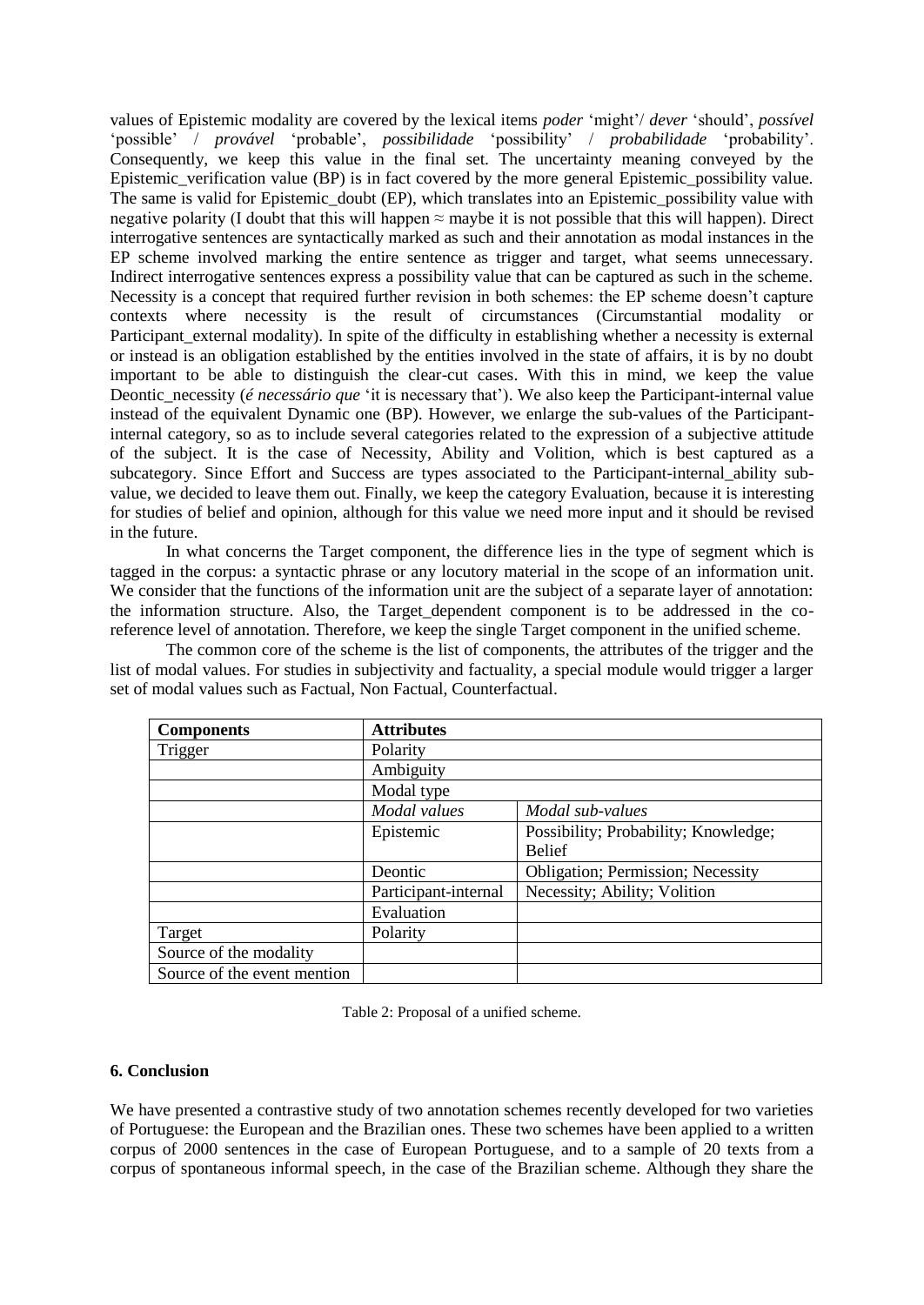set of components to mark, they do differ in terms of the modal values that are included and the textual units over which to apply the scheme. It is important to stress out these two varieties do not differ significantly in terms of the system of modality, although differences are sure to appear in what concerns the list of lexical cues for modality, or the quantitative expression of the modal elements.

In this paper, we assessed to what extent the two schemes differ and what motivates these differences: we make a detailed comparison of the modal values that are considered by both schemes, explore mismatches, overlaps and inconsistencies, and propose a common ground that is rooted in a common concern in the field for some attempt to standardization. We suggest a common core for modality that would cover the list of components and a restricted list of modal values and specific modules that would apply according to the specific objectives of each task. We believe that such attempt is essential to conduct future contrastive studies between varieties of Portuguese.

### **Acknowledgments**

This work was partially supported by FAPEMIG (PEE-00293-15) and FCT – Fundação para a Ciência e a Tecnologia, under project PEst-OE/LIN/UI0214/2013. The authors wish to thank the anonymous reviewers for their comments and suggestions.

#### **References**

- Luciana Ávila. 2014. Modalidade em perspectiva: estudo baseado em corpus oral do português brasileiro. 253f. Thesis (PhD – Linguistics). Belo Horizonte, Universidade Federal de Minas Gerais.
- Luciana Ávila and Heliana Mello. 2013. Challenges in modality annotation in a Brazilian Portuguese Spontaneous Speech Corpus, *Proceedings of IWCS 2013 WAMM Workshop on the Annotation of Modal Meaning in Natural Language*, March 19-20, 2013, Postdam, Germany.
- Kathrin Baker, Michael Bloodgood, Bonnie Dorr, Nathaniel W. Filardo, Lori Levin, and Christine Piatko. 2010. A modality lexicon and its use in automatic tagging. In *Proceedings of LREC'10*, Valletta, Malta. ELRA, 1402-1407.

Kathrin Baker.; Bonnie Dorr.; Michael Bloodgood.; Chris Callison-Burch; Nathaniel W. Filardo; Christine Piatko; Lori Levin; S. Miller. 2012. Use of modality and negation in semantically-informed syntactic MT. Computational Linguistics, 38(2): 411-438.

- Joan Bybee and Suzanne Fleischman. 1995. *Modality and grammar in discourse*. Amsterdam /Philadelphia: John Benjamins.
- Jacob Cohen. 1960. A coefficient of agreement for nominal scales. *Educational and Psychological Measurement* 20 (1): 37–46.
- Emanuella Cresti. 2000. *Corpus di italiano parlato*. Firenze: Accademia della Crusca.
- Richárd Farkas, Veronika Vincze, György Móra, János Csirik, and György Szarvas. 2010. The CoNLL-2010 shared task: Learning to detect hedges and their scope in natural language text. In *Proceedings of the Fourteenth Conference on Computational Natural Language Learning*, ACL, 1- 12.
- Michel Généreux, Iris Hendrickx, and Amália Mendes. 2012. Introducing the Reference Corpus of Contemporary Portuguese On-Line". In *Proceedings of the Eighth International Conference on Language Resources and Evaluation* - LREC 2012, Istanbul, May 21-27, 2012, 2237-2244.
- Iris Hendrickx, Amália Mendes, Silvia Mencarelli, and Agostinho Salgueiro. 2012a. *Modality Annotation Manual*, version 1.0. Centro de Linguística da Universidade de Lisboa, Lisboa, Portugal.
- Iris Hendrickx, Amália Mendes, and Silvia Mencarelli. 2012b. Modality in Text: a Proposal for Corpus Annotation. In *Proceedings of the Eighth International Conference on Language Resources and Evaluation* - LREC 2012, Istanbul, May 21-27, 2012, 1805-1812.
- John Lyons. 1977. Semantics. vol. 1. Cambridge: Cambridge University Press.
- L. Karttunen and A. Zaenen. 2005. Veridicity. In: G. Katz; J. Pustejovsky, F. Schilder (eds.). *Dagstuhl seminar proceedings.* Annotating, extracting and reasoning about time and events. Dagstuhl, Germany.
- Suguru Matsuyoshi, Megumi Eguchi, Chitose Sao, Koji Murakami, Kentaro Inui, and Yuji Matsumoto. 2010. Annotating event mentions in text with modality, focus, and source information.